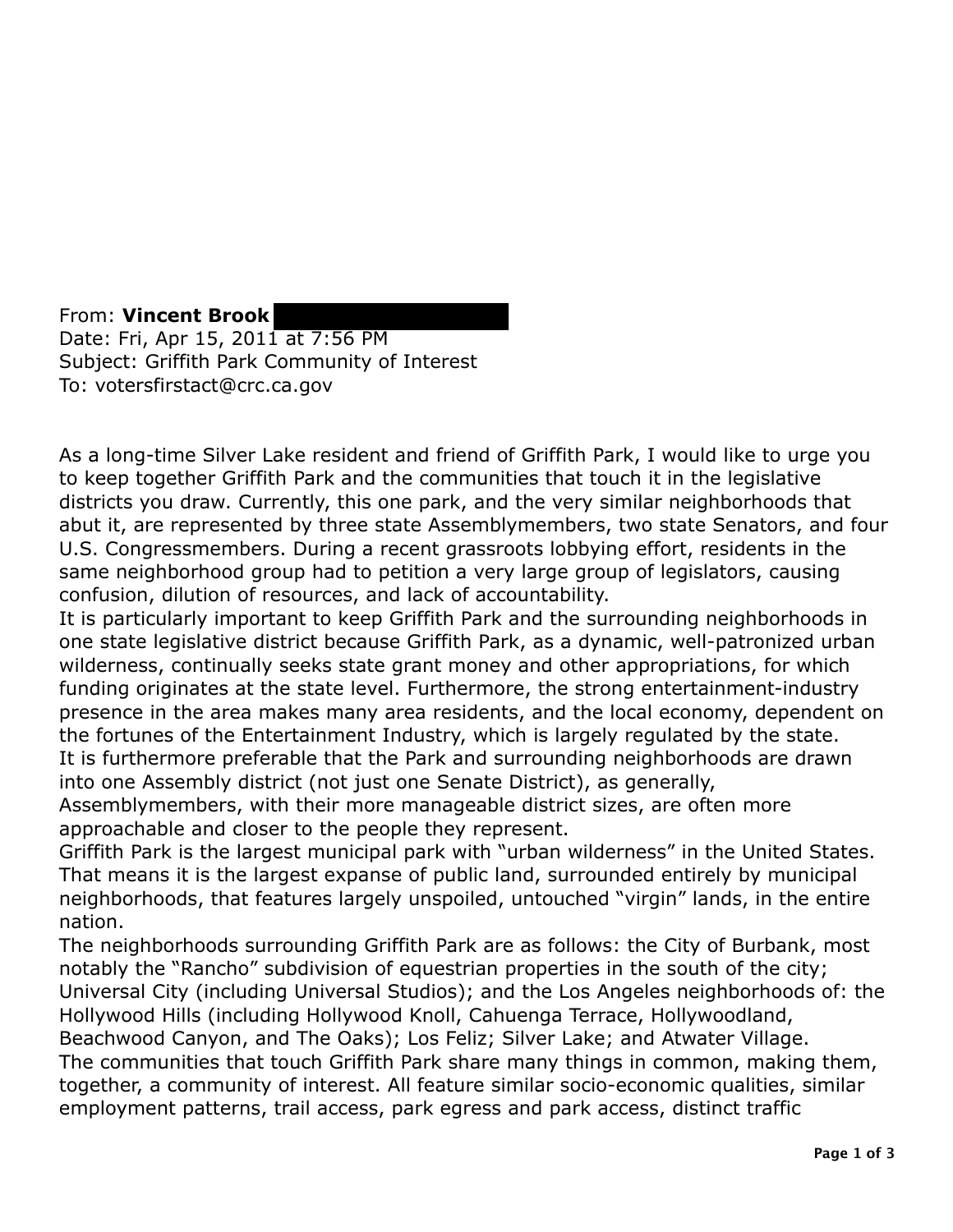patterns, equestrian trails, equestrian-zoned properties, foothill elevation, urban watershed pathways, increased municipal fauna presence, similar crime patterns, and a similar history and outlook.

 For example, the neighborhoods surrounding Griffith Park all share issues like: Similar socio-economic traits and employment patterns. The neighborhoods surrounding Griffith Park have a long history of entertainment-related employment and focus, not just based on the large number of films and television programs filmed in the Park itself. The original Walt Disney studios (and Disney's residence) were just a few blocks south of the Park, and several studios, including NBC-Universal, Dreamworks, and Warner Bros., to name a few, continue to adjoin the Park. Based on this tradition and current proximity, it is estimated that as many as one out of five residents in the neighborhoods surrounding Griffith Park are employed in the entertainment industry in some way, and are thus heavily dependent of the economics of the same. Similar traffic patterns. The neighborhoods surrounding the Park face more traffic on weekends than weekdays, patterns that are diametrically opposed to other

neighborhoods in close proximity.

 The Equestrian lifestyle. Each side of the park has equestrian areas, and many of the neighborhoods bordering the park feature horse properties, which are otherwise rare in the modern urban context, and getting rarer. Preserving the semi-rural nature of the equestrian properties and the other park-adjacent properties is a major goal of area homeowners.

homeowners.<br>Unique microclimates. The areas around Griffith Park are at a slightly higher elevation than the rest of the Los Angeles and San Fernando Valley basins, resulting in unique (often colder) microclimates in the adjacent neighborhoods, particularly the canyon neighborhoods. And because of the significantly higher elevation of the several peaks of Griffith Park, all neighborhoods share the same water drainage and runoff issues. Urban fauna presence. Griffith Park is home to mule deer, coyotes, hawks, and several other wildlife species not typically seen in Los Angeles County urban neighborhoods. The presence of these fauna, most notably coyotes and hawks, presents the inhabitants of the neighborhoods that touch Griffith Park with the same challenges, particularly for pet ownership and refuse disposal.

 Shared history and outlook. The developments immediately around Griffith Park were settled at approximately the same time, immediately after the donation of the Park by Colonel Griffith to the City of Los Angeles. Thus, the neighborhoods around the Park share similar architecture, "feel," "look," and outlooks.

 Similar crime profile. The neighborhoods surrounding Griffith Park, because of their semi-rural or wilderness-adjacent character, face similar crime profiles. All have occasional issues with drunk driving through the neighborhoods after special events, individuals passing through the residential neighborhoods to commit crime in the Park, individuals passing through the neighborhoods for sexual encounters in the Park, and drivers speeding through the neighborhoods to access the Park. Those neighborhoods thus share many of the same concerns when it comes to crime and criminal-justice issues.

issues.<br>For these reasons and others, the communities surrounding Griffith Park should be kept